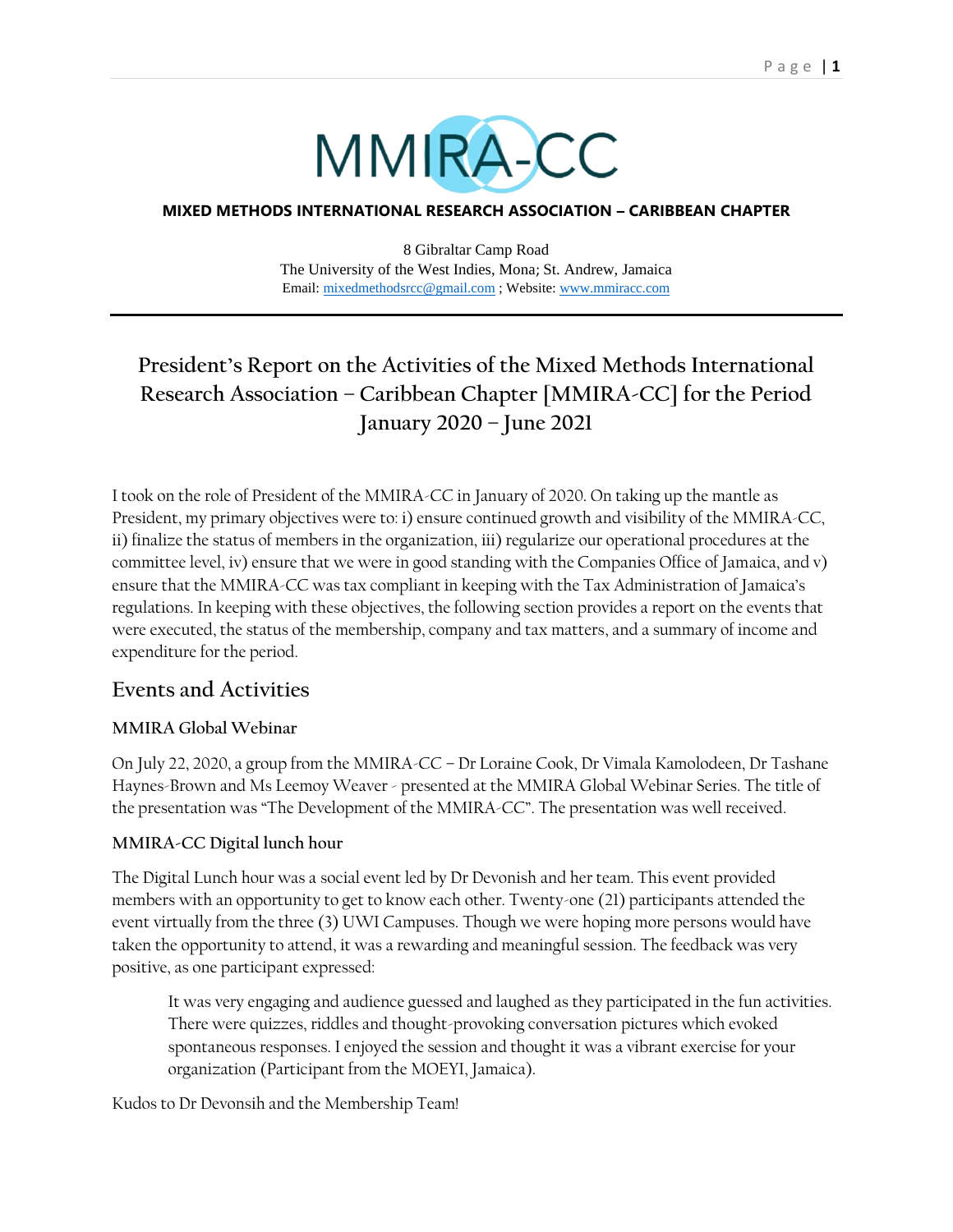#### **MMIRA-CC Online Symposium**

The MMIRA-CC Online Symposium aimed to provide mixed methods researchers in the Caribbean and other parts of the world with an opportunity to continue to network and share their work with mixed methods research (MMR) scholars in spite of the restrictions caused by the COVID-19 pandemic. Who would have thought that a pandemic could create this opportunity to extend our reach to such a geographically diverse population! We had 163 participants from the Caribbean, USA, UK, Canada, South Africa, India, Philippines, Indonesia, Bangladesh, Botswana, Pakistan, China, Myanmar, Austria, Japan and Thailand. Regardless of time zone differences and being isolated in our homes and countries, the global community showed their commitment to the growth and development of MMR through their participation in the online symposium.

As a Caribbean Chapter, we are encouraged to advance our mission of building a cadre of high-quality MMR scholars. The continued support of the University of the West Indies and the MMR experts from the international community further strengthen our resolve. The guest speaker was Professor Donna Mertens and she was joined by a panel of MMR experts– Professors Tony Onwuegbuzie, Elizabeth Creamer, Burke Johnson, Judith Schoonenboom and John Hitchcock–who volunteered their time and expertise as panellists for a Meet the Experts Session at this symposium. This symposium also featured two workshops. One on the use of the QDA Miner software for analysing mixed methods data, facilitated by the software developer and president of Provalis Research Dr Normand Peladeau. The second workshop focussed on the Basics of MMR and it was being facilitated by our very own Caribbean MMR scholars Drs Loraine Cook, Vimala Kamalodeen, Tashane Haynes-Brown, Ingrid Hunt-Anderson and Ms Leemoy Weaver. I am particularly proud that as a Caribbean chapter we have the calibre of persons to facilitate an international workshop. The staging of this symposium especially during the pandemic when we are all isolated augurs well for the MMR community in the Caribbean and the rest of the world. It shows our commitment to the development of a global MMR community. Several of our international MMR experts commended us for this event:

"Kudos to all of you for a highly successful interactive virtual conference with minimal technical problems! I am so glad I was involved! It energized me. I mentioned that I felt like I was with friends. By that I mean it felt like I was among like minded people. So much dedication to research. You might have called us a "panel of experts" but you are experts as well. If MMIRA had a chapter award, you surely would win it." (email communication, Professor Elizabeth Creamer, December 18, 2020).

"The conference was outstanding! Congratulations and thanks!" (email communication, Professor Burke Johnson, December 18, 2020).

"This was an exceptional conference. I had the pleasure of moving from one breakout session to the next, and so I was able to see an array of excellent presentations" (email communication, Professor Anthony Onwuegbuzie, December 18, 2020).

"Thank you for all your efforts. The conference was amazing! And, your perseverance and problem solving of technical issues was great. I so appreciate being part of this conference and seeing so many people who want to share and learn about MM. Thanks for including me" (email communication, Professor Donna Mertens, December 18, 2020).

The symposium was indeed a worthwhile and meaningful experience.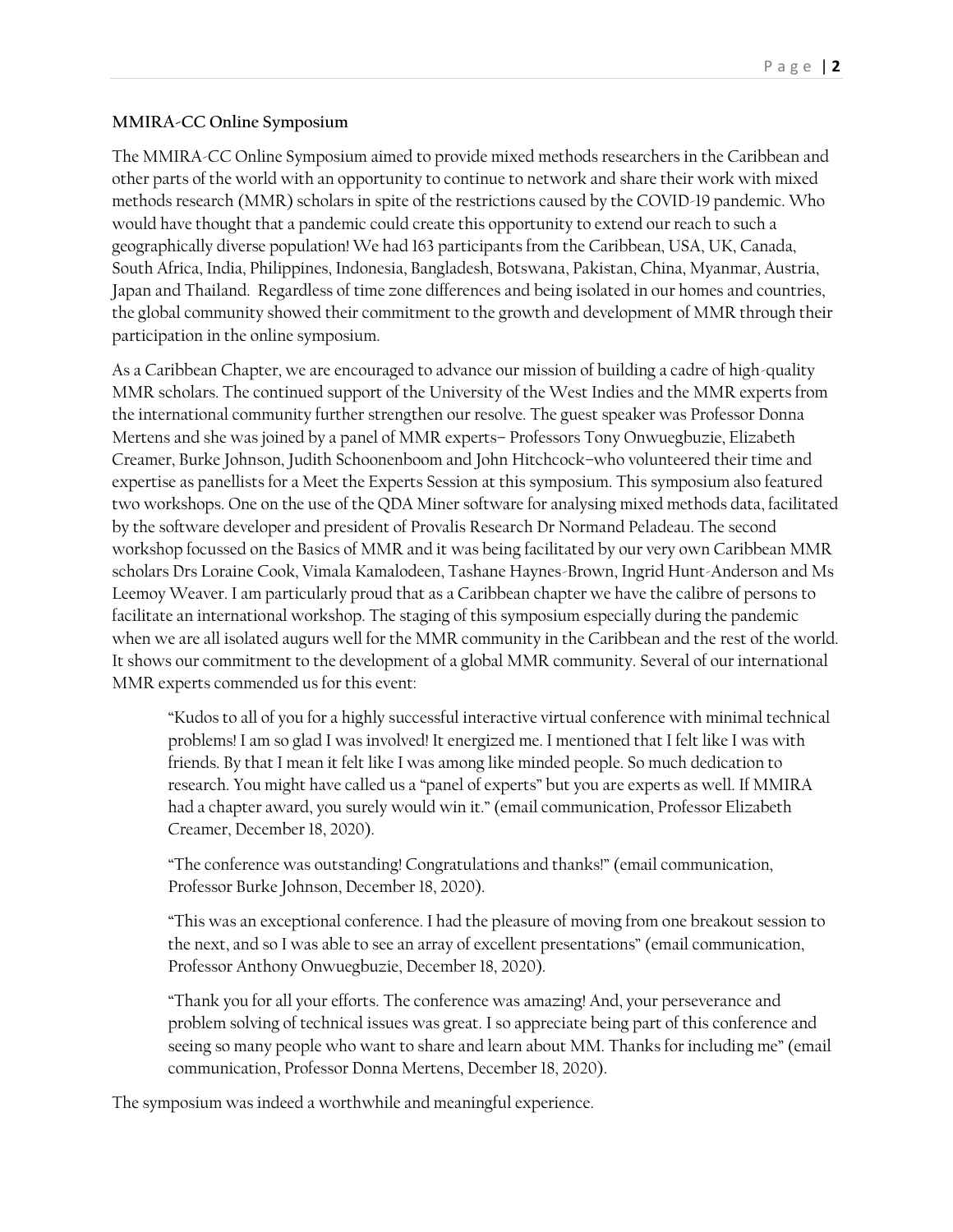As President I wish to formally express my appreciation to The UWI School of Graduate Studies and Research, the Caribbean Journal of Mixed Methods Research (CJMMR) and the MMIRA-CC symposium planning committee.

## **Membership**

Report on membership for 2019 had indicated that we had 140 members (President Report, 2019). However, there were some anomalies on the lists that needed to be ratified. Based on crosschecks of all records for membership obtained for 2018 and 2019, it was determined that there were 113 contributing members in the MMIRA-CC. At present we have members from Jamaica, Trinidad, Barbados, Belize, the USA and Canada.

In February 2020, welcome letters were sent out to all members of the MIIRA-CC and letters of invitation to join were sent to all other persons identified. There were 52 persons whose membership ended in March of 2020. However, no contributions for membership have been collected owing to the pandemic and the absence of an online facility to collect contributions for membership.

Although the process of ratifying the status of members was a time consuming and challenging task, we are now in a better position going forward. I wish to thank Dr Devonish and her team for their support in this process.

## **Organizational Structure and Roles of the Committees**

As a young organization that registered as a company with the Companies Office of Jamaica in September 2018, we were gradually recognizing the need for clarification and identification of specific roles and functions within the committees. Fine tuning the roles, responsibilities and relationships among the committees was accomplished through a series of meetings that I convened with the committee chairs and the members of the committees. The roles and responsibilities of the Membership Committee, the Marketing and Outreach Committee were the most critical as they performed separate but complimentary functions. The decisions taken regarding the committees were as follows:

## **Marketing and Outreach Committee**

- 1. Dr Cynthia Onyefulu and Dr Ingrid Hunt Anderson agreed to co-lead the Marketing and Outreach Committee
- 2. Ms Gia Anderson agreed to continue managing the Technical Aspect of the Website.
- 3. Dr Hunt-Anderson would be responsible for vetting content to be placed on the website.
- 4. Dr. Corent McDonald joined the Marketing and Outreach Committee and was given responsibility for managing the Facebook page.
- 5. Ms Michele Taylor agreed to take on the role of email administrator and technical support person with responsibility for Managing the Chapter's Gmail account and providing technical support for our media links: Facebook, YouTube, etc.

## **Membership Committee**

- 1. Dr Devonsih would continue to lead that committee and work with the team from the previous year which consisted of Dr Avalloy McCarthy-Curvin and Dr Claudette Fongkong-Mungal and Ms Tynessa Gay-Felix.
- 2. Communication relating to membership were to be directed to Dr Devonish.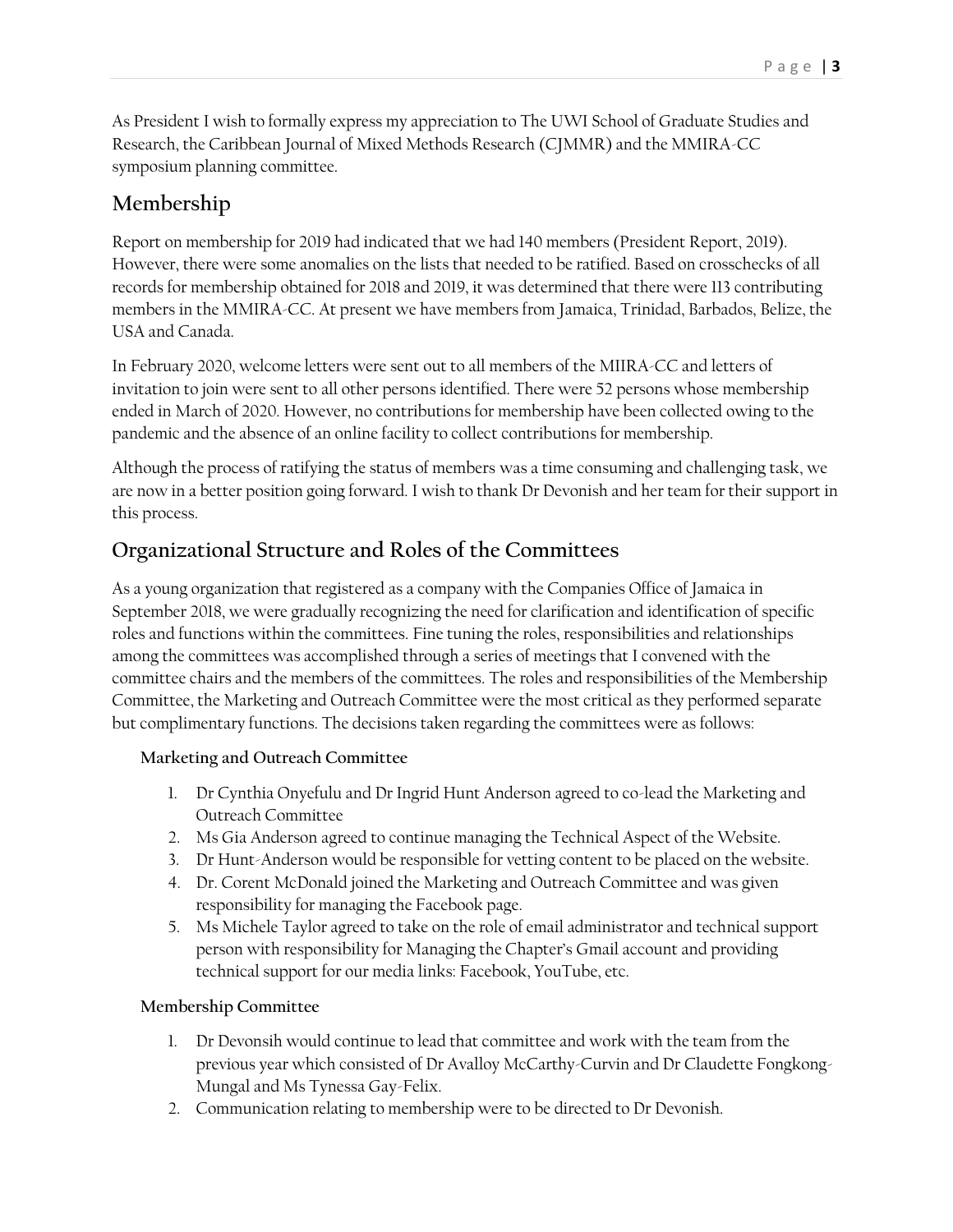3. Avalloy McCarthy-Curvin from the membership committee successfully defended her PhD thesis in 2020. We wish to formally congratulate Dr Avalloy McCarthy-Curvin.

#### **Professional Development Committee**

1. Drs. Loraine Cook and Vimala Kamalodeen agreed to co-lead the professional development committee which had been inactive for some time.

#### **Conference Committee**

1. It was agreed that the President should lead this committee.

### **Governance Committee**

1. This committee has been inactive and will require the identification of a group of persons with expertise in areas such as law and business to lead this committee. This is a critical area that has adversely affected the operations of the MMIRA-CC. It is hoped that we will be able to identify persons with the expertise before the year ends. This will be important to ensure that we are able to comply with the tax and company regulations and register with the Friendly Society as a charitable organization.

## **MMIRA-CC's Standing with the Companies Office of Jamaica (COJ)**

Having registered as a company in September 2018 with the intent of being a non-profit, we were ignorant of many of the requirements for maintaining good standing with the government bodies to which we were now obligated. Due to our limited resources as a company, we were not in a position to contract professional services on a retainer agreement. Therefore, we had to make our own enquiries to become aware of our obligations.

Having learned of our obligation to file annual returns with the COJ, we filed our annual returns in January, 2020 and received a letter of good standing on February 13, 2020. This status was valid until 10th of October 2020. Due to the pandemic and restrictions on movement we were unable to meet our obligations to file the next returns with the COJ on or before October 10<sup>th</sup>, 2020. However, on January 29th, 2021, as President I took on the task and again filed our annual returns, paid the penalties for late filing of annual returns and requested a letter of good standing on behalf of the company. We are presently in good standing with the Companies Office of Jamaica.

It will be important going forward to ensure that as a company we file our annual returns with the COJ on or before the date of our incorporation which is September 13<sup>th</sup>.

## **Tax Compliance Status**

In pursuit of a Tax Compliance Certificate (TCC) to meet the requirements to open a bank account, we learned that as a company we also had obligations to file annual returns with the Tax Administration of Jamaica (TAJ). This was again new information as we were of the opinion that having secured a Letter of Good Standing from the Companies Office of Jamaica, we had fulfilled our obligations as a company. We contracted the accounting services of Bogle and Company in August of 2020 to assist us in resolving the tax compliance matters. Unfortunately, this arrangement was terminated in February 2021 due to the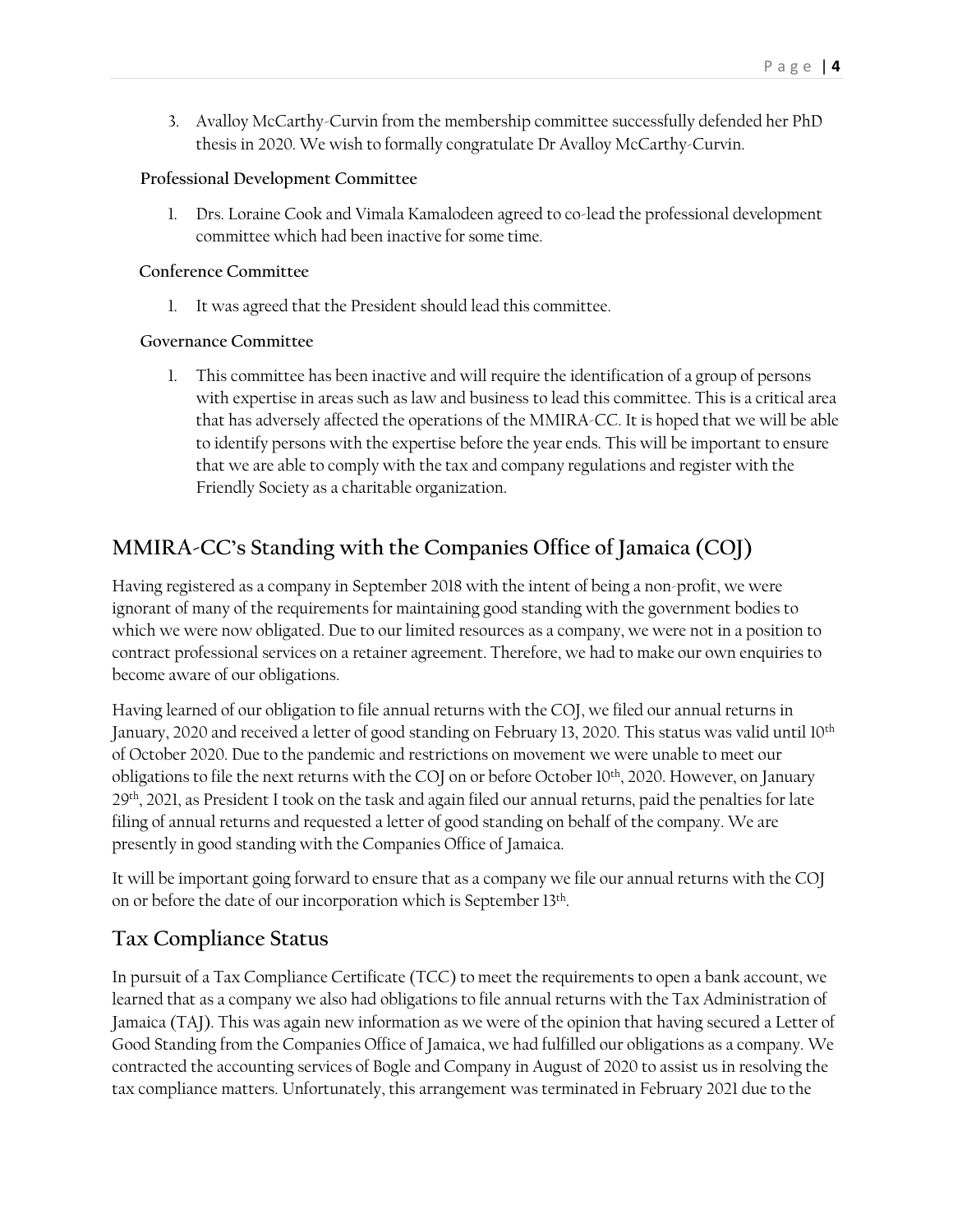slow progress and inconsistencies in the information we received on different occasions relating to what was required of the company to become tax compliant.

The saying heavy is the head that wears the crown had never been so true! As the president, I decided to engage with the TAJ directly in attempt to resolve our tax related matters. I visited the TAJ, Kings Street in Kingston on March 12, 2021. I met with a Tax Compliance Officer and was guided on how to file the outstanding taxes for the periods ending December 31st, 2019, and December 31st 2020 on behalf of the MMIRA-CC. All outstanding taxes for the MMIRA-CC were successfully submitted on the online portal. However, due to the late filing for the period ending December 31, 2019, there is an outstanding balance of JM\$ \$73,866.87 on the MMIRA-CC's account charged as penalty. As a result of this penalty, I submitted a letter requesting a waiver on the full amount of the penalties on behalf of the MMIRA-CC. A decision on the request for waiver of penalties is still pending, however there is no definitive date as to when a response to our request will be provided. We are anticipating a favourable response to our request for a waiver of penalties.

The MMIRA-CC received the first Tax Compliance Certificate on March 19, 2021, however this was valid for three months. Since then we obtained updated TCC on June 29, 2021 that is valid for three months (expiration date August 29<sup>th</sup>, 2021). We intend to open the account before this TCC expires.

To maintain our status as tax compliant, it will be important going forward to ensure that we file our tax returns for the previous year ending December 31st before the 15<sup>th</sup> of March of each year.

## **Income and Expenditure**

For the period January 2020 to June 2021 there were no income generating activities. However, we still had recurring costs that had to be paid. These costs included filing our annual returns with the COJ, and renewal of the website domain. This depleted the cash we had in hand from membership contributions from the previous year significantly. As of June 2021, we have a total of JM\$200 and US\$437 in cash.

We were able to avoid a more significant cash depletion as a result of the voluntary service of various members of the executive. Members of the executive who incurred transportation and other costs while conducting tasks on behalf of the company did not seek reimbursement from the MMIRA-CC. This demonstrated the commitment of the members of the executive and the subcommittees to advancing the growth of the company.

With no in person events executed due to the pandemic, costs for planning and executing events were minimal. The few budgetary items associated with the events that would have incurred costs were sponsored. I wish to thank the UWI School of Graduate Studies and Research that sponsored the honorarium for the guest speaker at the symposium and provided the Zoom link that had the capacity to host the 163 participants at the symposium.

The table provides the details of the expenditures for the period January 2020 to June 2021.

### **Table 1.**

*Income and Expenditure Report for January 2020 to June 2021.*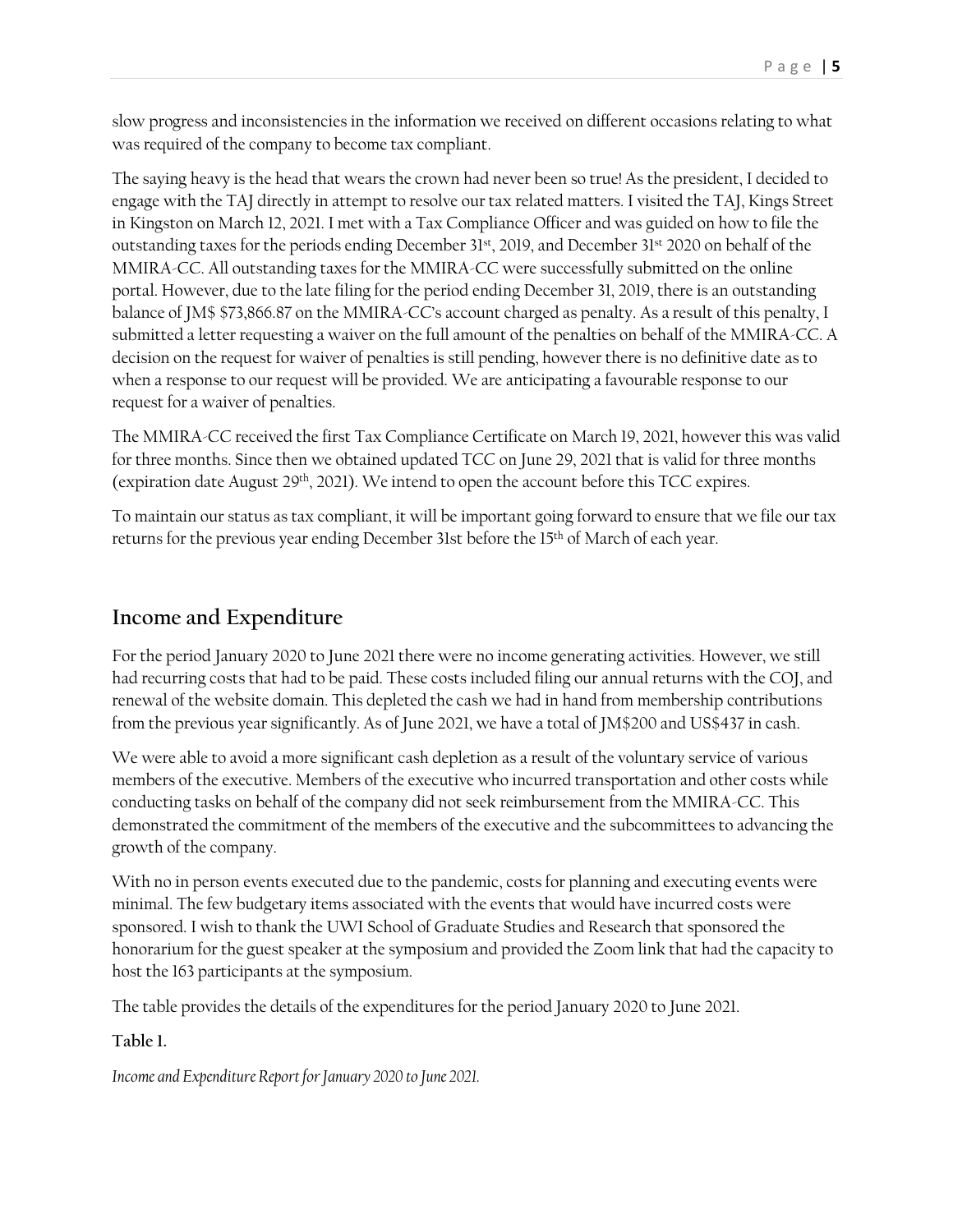| Income & Expenditure from Membership Contributions                               |                     |            |                |
|----------------------------------------------------------------------------------|---------------------|------------|----------------|
|                                                                                  | <b>CASH IN HAND</b> |            |                |
|                                                                                  | \$JM                | \$USD      |                |
| Income                                                                           |                     |            |                |
| Opening Balance (Cash in Hand) as at Jan 2020                                    | 4,200.00            | 956.00     |                |
| Expenditure                                                                      |                     |            |                |
| Website Renewal (2020)                                                           |                     | 170.00     |                |
| Companies Office Annual Returns and Good Standing                                | 4000.00             | 176.00     | $($ JM\$18300) |
| Website Renewal (2021)                                                           |                     | 173.00     |                |
| <b>Total Expenditure</b>                                                         | 4000.00             | 519.00     |                |
|                                                                                  |                     |            |                |
| Closing Balance as of June 2021                                                  | 200.00              | 437.00     |                |
| Income & Expenditure for Events - Digital Lunch Hour and Online Symposium        |                     |            |                |
| Income                                                                           |                     |            |                |
| Digital Lunch Hour                                                               | $\Omega$            | $\Omega$   |                |
| Online Symposium                                                                 | $\Omega$            | $\Omega$   |                |
| <b>Sponsored Expenditure</b>                                                     |                     |            |                |
| Zoom link for Digital Lunch Hour (maximum 100 participants)                      |                     | 14.00      |                |
| Zoom link for Online Symposium (over 100 participants) - (UWI, SGSR)<br>20.00.00 |                     |            |                |
| Honorarium for Symposium Guest Speaker (UWI, SGSR)                               |                     | 300        |                |
| <b>Total Costs Sponsored</b>                                                     |                     | US\$334.00 |                |

### **Conclusion**

The normal term as president is one year. However, we are operating in unprecedented times with a global pandemic, quarantine orders, requirements for physical distance and in some case isolation. These circumstances delayed the process of passing on the mantle to a new president in January 2021. None-the less, I have persevered and with the support of the members of the MMIRA-CC executive, the members of the subcommittees, the MMIRA-CC members, the UWI and the international mixed methods research community we have accomplished several important tasks.

Under my leadership as President, the MMIRA-CC has made several important strides. The membership list is now ratified. We are in good standing with the COJ and we received our first TCC. These have put us in a position to strengthen the operations of the company. However, it will be critical going forward that we register with the Friendly Society as a charitable organization and ensure that we maintain good standing with the TAJ and COJ.

One of my proudest moments as president of this noble organization was knowing that I played an integral role in conceptualizing, planning and executing the MMIRA-CC Online Symposium in December 2020. We ended 2020 on a high note in spite of the challenges presented by the global pandemic. We were able to offer researchers across the globe with an opportunity to present their work, participate in workshops and panel discussions with internationally recognized experts and to network with mixed methods researchers globally at no cost to them.